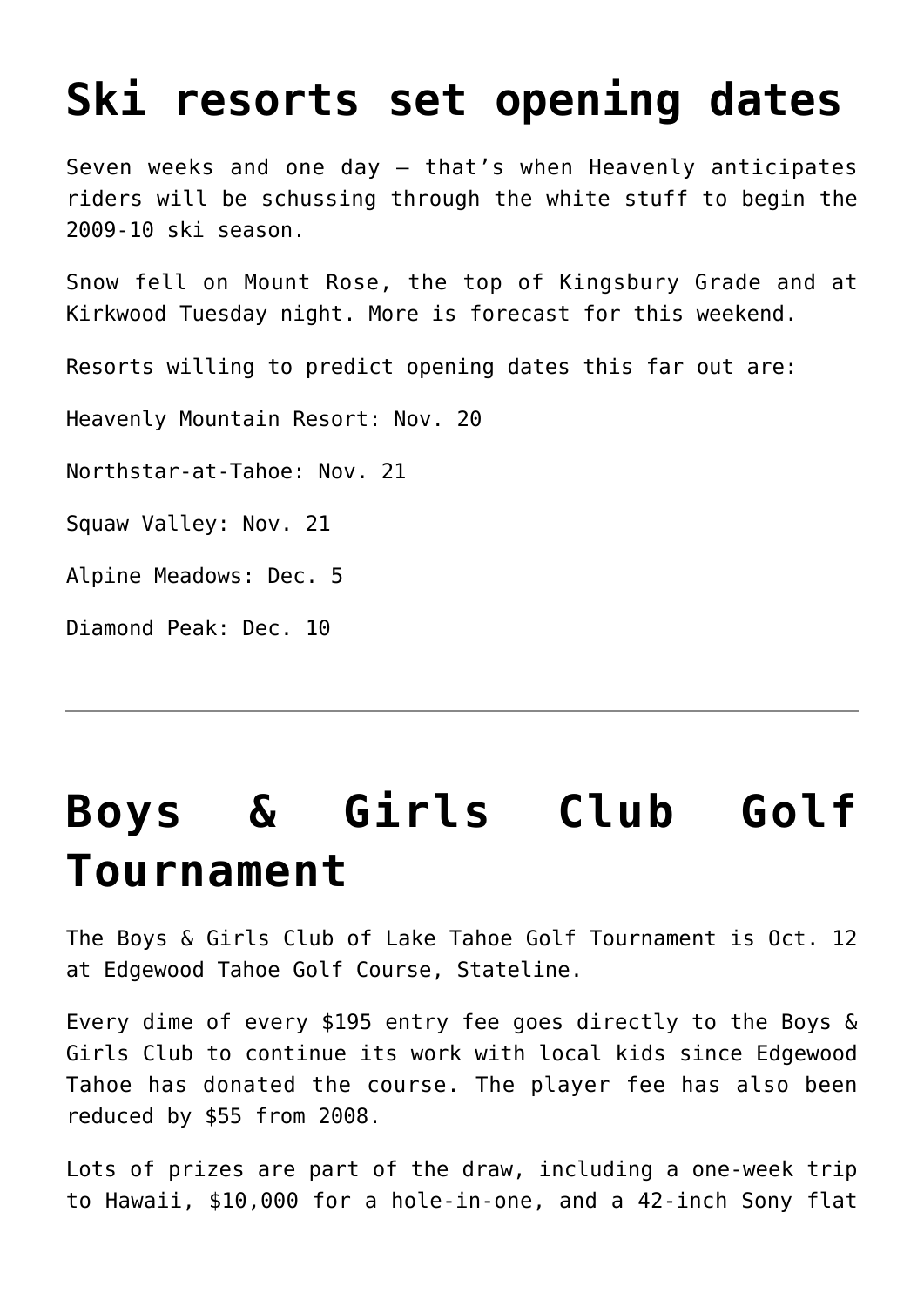screen TV. Thereâ€<sup>™</sup>s more:

\* Rounds of golf at Tahoe/Reno areaâ€<sup>™</sup>s top courses

\* A ski trip to Steamboat Springs

\* Sports memorabilia

\* Golf equipment

\* Wines and spirits

\* Stays at top area hotels

\* Divine 9 Ticket To Paradise (one round of golf at each of the 9 Carson City/Valley courses)

\* Certificates for area restaurants, attractions, activities and merchandise

Along with all the great prizes, raffles and auction items is a round of golf at Edgewood Tahoe, the site of the annual American Century Championship, the celebrity event on NBC Sports. And players have their choice of format, either Best Ball or Scramble, with prizes awarded in both categories. In addition to \$10,000 for an ace on all par 3s, there  $\hat{\theta} \in \mathbb{M}$ 's also closest-to-the-pin prizes on each par 3.

All golfers have a shot at the Grand Prize Raffle, a one week stay at a Marriott Vacation Club of their choice, including Maui, Kauai, St. Thomas, valued at \$3,500-\$4,000; courtesy of Christopher Klesh, a vacation lifestyle consultant who helps travelers $\hat{\sigma} \in \mathbb{M}$  dreams come true for 10 cents on the dollar. Destination possibilities can be viewed at www.LifetimeLeisure.net.

Golfers also receive a gourmet breakfast buffet and a half dozen Titleist ProV1 balls as tee prizes, a box lunch, beverages on the course and an awards reception with hors  $d\hat{\mathsf{a}} \epsilon^{\mathsf{m}}$ oeuvres.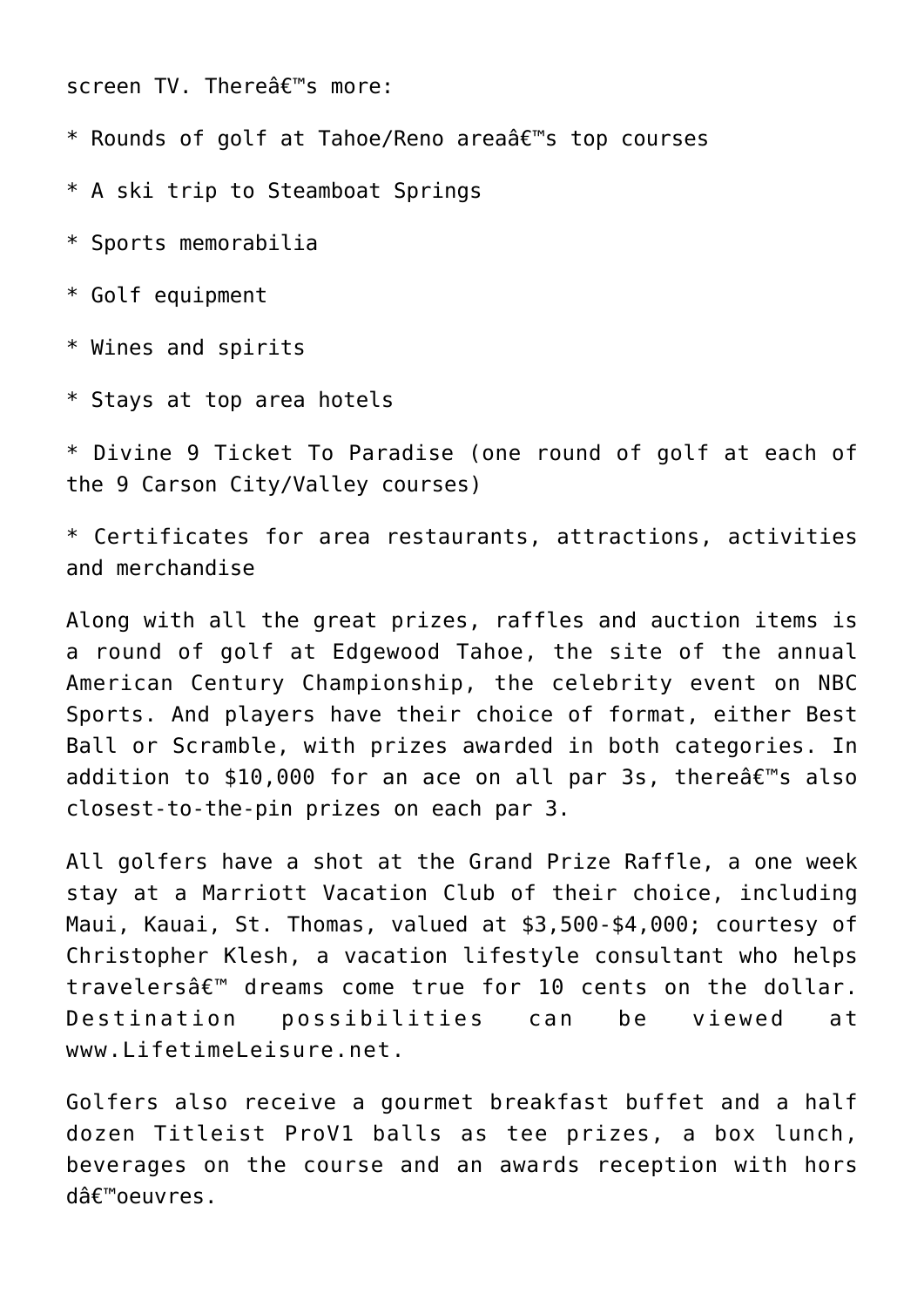Playing spots, hole sponsorships, and hole-in-one promotions are all available by contacting the Boys & Girls Club at (530) 542-0838 or email: khouser@bgclt.org. For a registration form: www.bgclt.org.

## **[Meeting next month about](https://www.laketahoenews.net/2009/09/meeting-next-month-about-prescribed-burn-in-round-hill/) [prescribed burn in Round Hill](https://www.laketahoenews.net/2009/09/meeting-next-month-about-prescribed-burn-in-round-hill/)**

The U.S. Forest Service will host a public meeting Oct. 6 to describe upcoming prescribed fire operations in the Round Hill area. The meeting will be at Tahoe Douglas Fire Protection District Station 3, 193 Elks Point Drive, Zephyr Cove from 6-7pm.

The Forest Service plans to conduct prescribed fire operations on 79 acres bounded by Highway 50 to the east, Round Hill Pines resort to the north and Elks Point Road to the west and south, including Round Mound. The areas has recently been treated to remove excess fuels and restore forest health. The prescribed fire operation will include pile burning to remove excess woody materials, as well as understory burning — low intensity fire on the forest floor.

The Round Hill prescribed fire operation is expected to last a few days. Because Forest Service crews will not begin prescribed fire operations until conditions are right, it is difficult to provide much advance notice. The Forest Service does maintain a notification list. To be added to this list or hear updates on prescribed fire plans, call (530) 543.2600.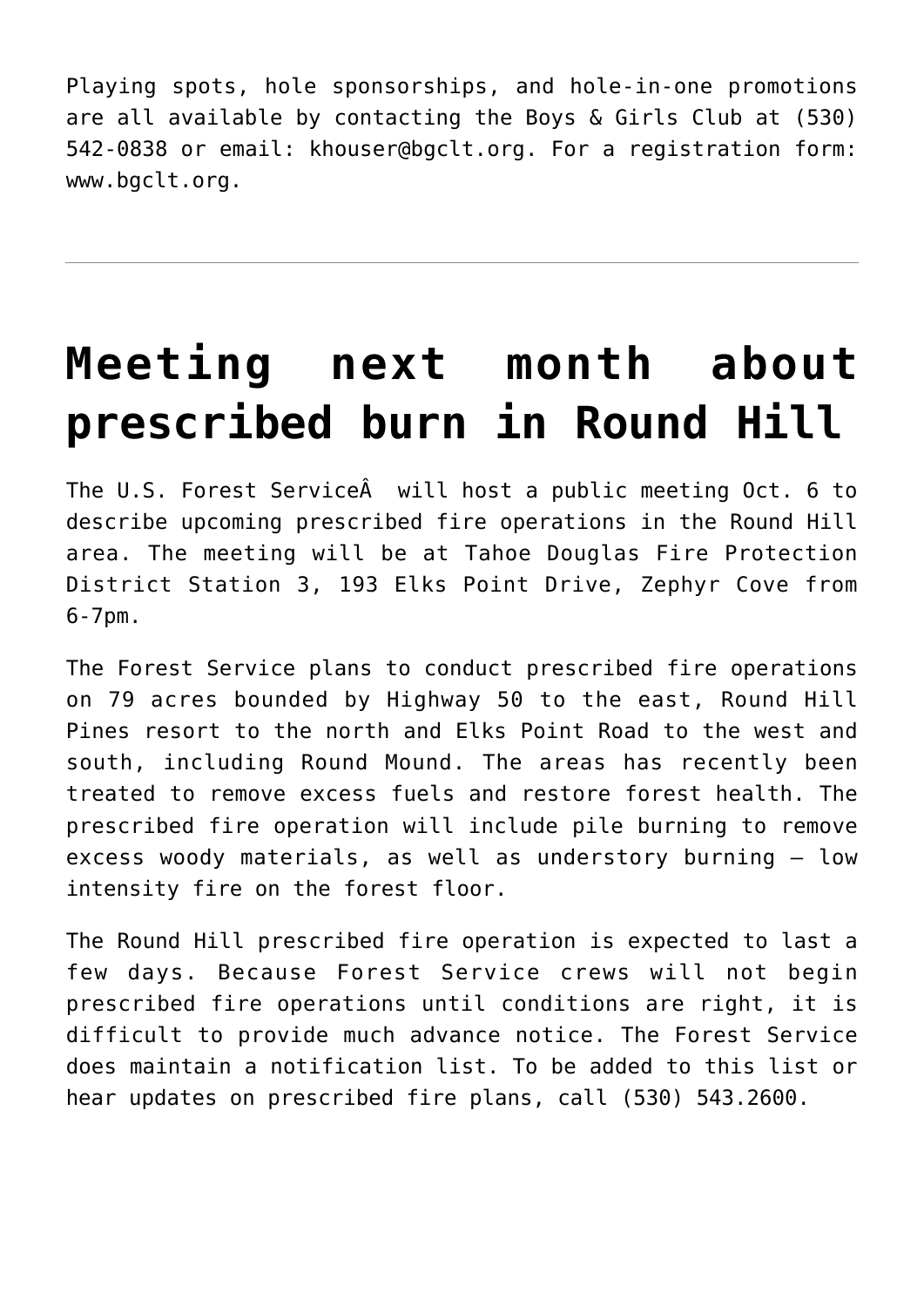### **[Veterans of race course win](https://www.laketahoenews.net/2009/09/veterans-of-race-course-win-lake-tahoe-marathon/) [Lake Tahoe Marathon](https://www.laketahoenews.net/2009/09/veterans-of-race-course-win-lake-tahoe-marathon/)**



Sean Meissner of Sisters, Ore., is familiar with the Lake Tahoe Marathon race course, having won the eventâ€<sup>™</sup>s Tahoe Triple (three marathons in three days) four times in the last few years. Meissner proved he could also win gold in the marathon division, taking first this year with a time of 2:58:02.

It was hometown favorite Gretchen Brugman of Truckee winning the women $\hat{a} \in \mathbb{M}$ s marathon division with a time of 3:34:24, setting a personal record on the Lake Tahoe route. Like Meissner, Brugman isn $\hat{\mathbf{a}} \in \mathbb{M}$  new to the race course and finished first in the Tahoe Triple $\hat{a} \in \mathbb{R}^m$ s women division in 2003.

Lynyrd Skynrod of Reno also proved that past Tahoe Triple experience is a plus having one that race in 2007, celebrating at the finish with a cigarette. This year, he again was first in the Tahoe Triple with a three-day time of 2:43, 2:54 and 3:02.

Coming in first for the Tahoe Triple women $\hat{a} \in \mathbb{R}^m$ s division was a new face, Leslie Stallings, of Tampa Bay, Fla., with a threeday time of 3:53, 3:47 and 3:54.

The Lake Tahoe Marathon 72-Mile Bike Race record was shattered Saturday for the second year in a row, when Curtis Doman of South Jordan, Utah, won the race by a mere half-a-bike length with an official time of 2:55:21.77. First place female went to Katrin Tobin of Santa Cruz with a time of 2:57:57.58. In the masterâ€<sup>™</sup>s division (over 40 years), Tahoe Cityâ€<sup>™</sup>s Todd Weitzenberg won with a time of 2:55:22.04, along with Nancy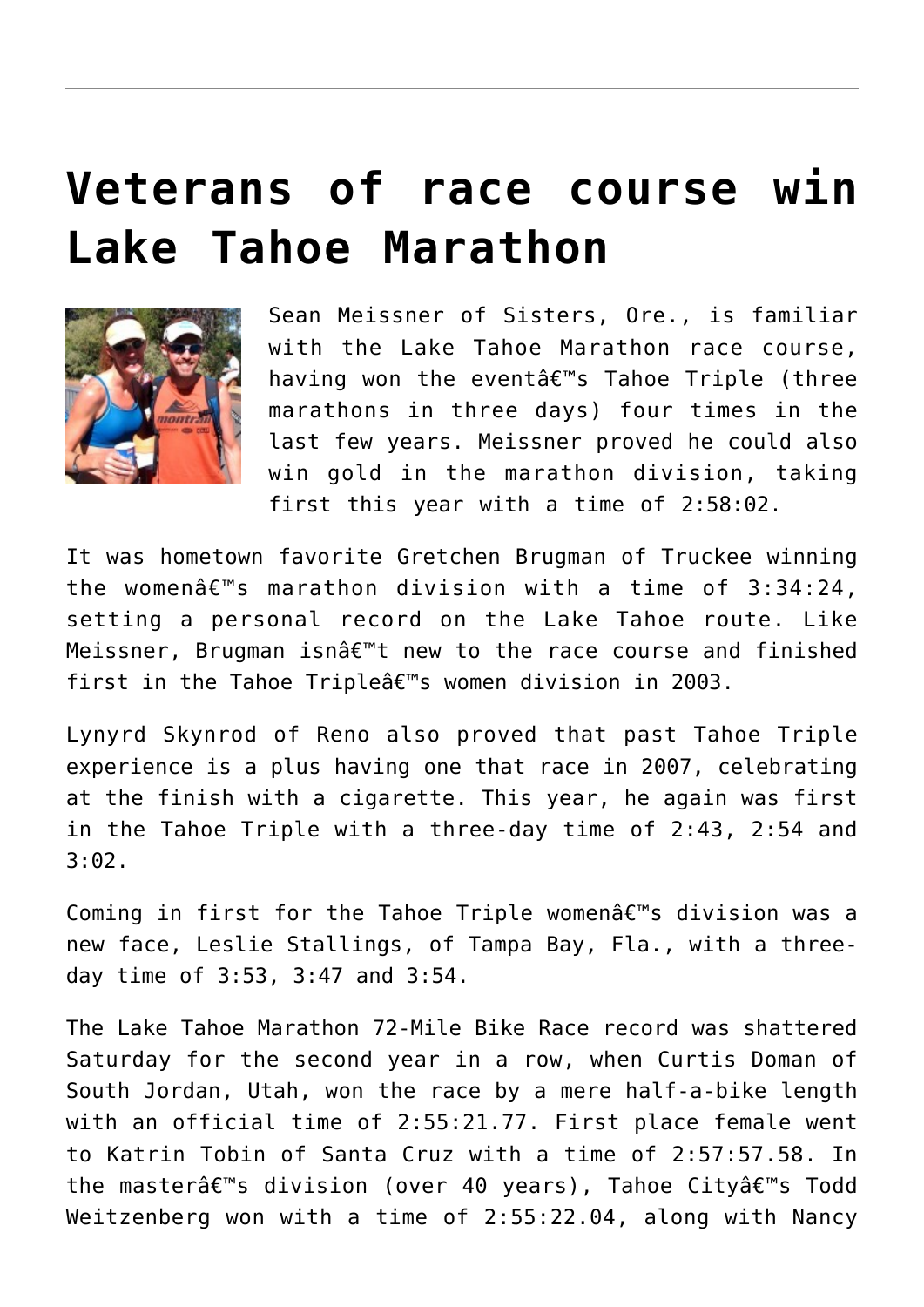Harrison of South Lake Tahoe with 3:14:10.19.

According to Race Director Les Wright, Sundayâ€<sup>™</sup>s events along with the entire Lake Tahoe Marathon Race Week, Sept. 23-27, ran like clockwork, with more than 9,000 participants and spectators enjoying Lake Tahoeâ€<sup>™</sup>s balmy fall weather.

For a complete list of results for races conducted throughout Marathon Race Week, go to www.laketahoemarathon.com.

### **[Newest Jeep Wrangler ready](https://www.laketahoenews.net/2009/09/newest-jeep-wranger-ready-for-rubicon/) [for Rubicon](https://www.laketahoenews.net/2009/09/newest-jeep-wranger-ready-for-rubicon/)**

#### **By Alan McPhee, Daily News**

And now for something entirely different. The "Trail Rated" badge on the side of every Jeep Wrangler 4×4 is a guarantee that it already meets the challenge of the Rubicon Trail, the legendary stagecoach route that climbs up over the Sierras from Georgetown, California to Lake Tahoe. It's the Holy Grail for off-roaders and every year hundreds of them gather to take part in one of several Jeep Jamborees over the grueling 60 kilometre climb that takes two days to complete. It's a test every Wrangler 4×4 must pass.

But, human nature being what it is, off-roaders are never entirely satisfied. For the past 60 years, ever since World War II veterans started using surplus army Jeeps for work and play, they have been tinkering with lift kits, power boosts, suspensions and locking axles. Despite the sophistication of today's Jeeps, the "itch" to go a step further is never completely satisfied.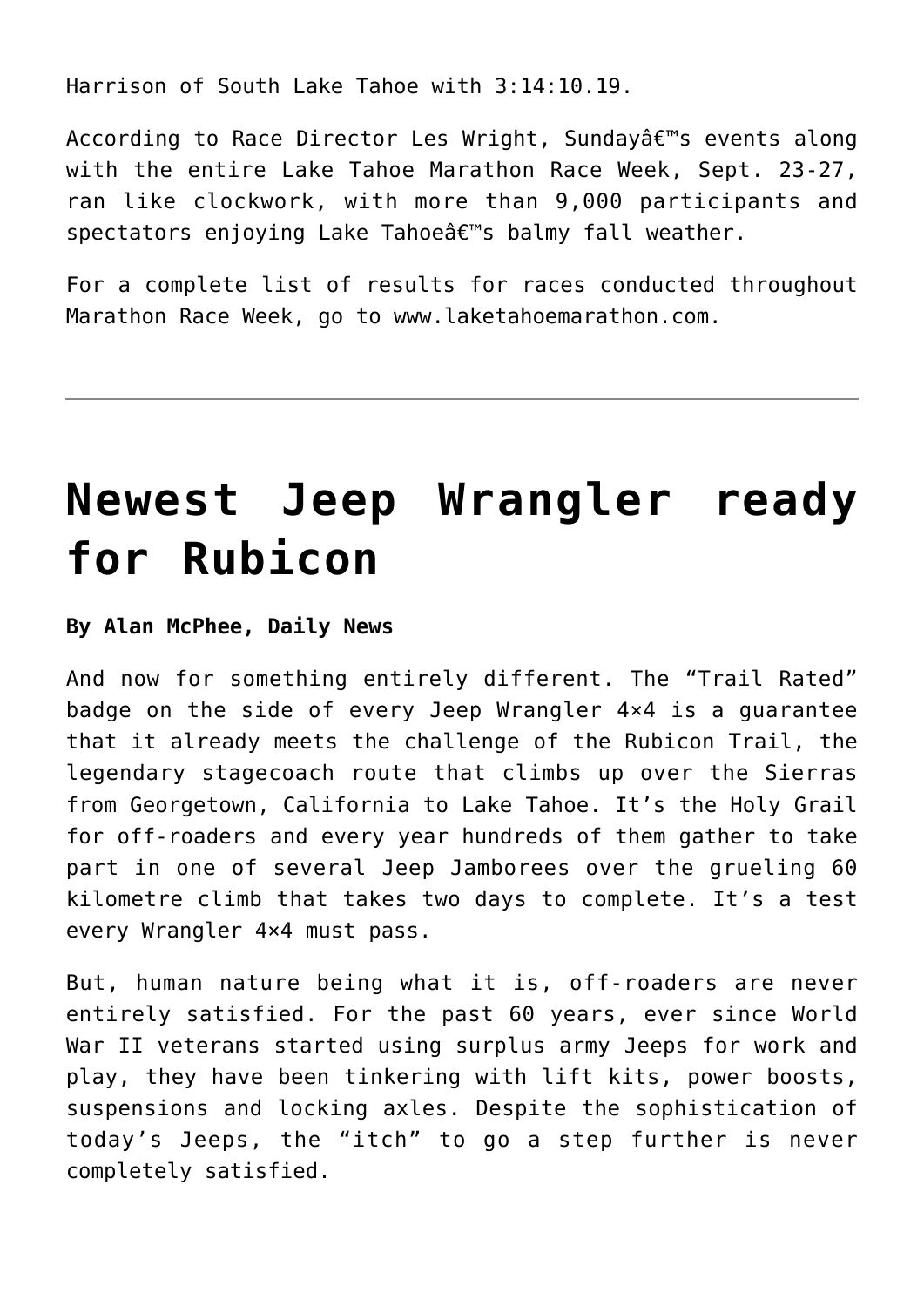### **[North Shore deer concern](https://www.laketahoenews.net/2009/09/north-shore-deer-concern-residents/) [residents](https://www.laketahoenews.net/2009/09/north-shore-deer-concern-residents/)**

SOS Glenshire is trying to raise \$65,000 so the California Department of Fish & Game will study the Verdi subunit of the Loyalton-Truckee deer herd.

The group advocates responsible development that doesn't hinder the migration corridor of wildlife in the area.

The deer tend to summer in the Martis Valley and winter near Verdi.

The last time the deer herd was studied was in 1982.

For more information, go to www.sosglenshire.org.

### **[Feds approve money for USFS](https://www.laketahoenews.net/2009/09/feds-approve-money-for-usfs-projects/) [projects](https://www.laketahoenews.net/2009/09/feds-approve-money-for-usfs-projects/)**

#### **By Ann Westling, US Forest Service**

 $NEVADA$  CITY  $\hat{a}\epsilon$ " Several projects in the Tahoe National Forest will receive funding from the American Recovery and Reinvestment Act (ARRA). Funded projects include road maintenance and watershed restoration; fuel reduction and forest health; reclamation of abandoned mine features; and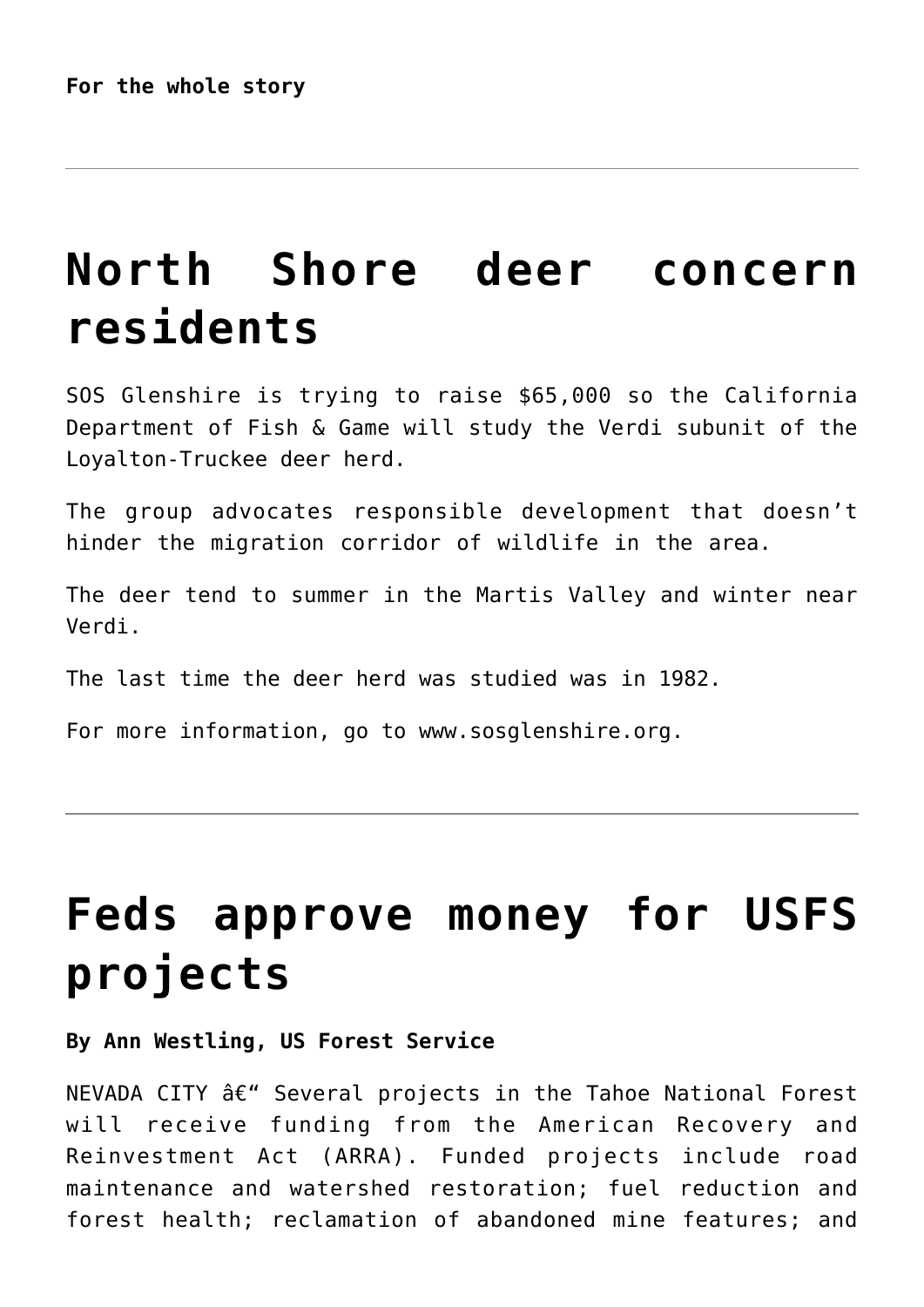recreation facility and trail maintenance stated Forest Supervisor Tom Quinn.

More than \$6 million has been received for these Tahoe National Forest projects in the last several months.

 $\hat{\sigma} \in \mathbb{C}$ This funding will accomplish important work on the ground for the National Forest resources and provide greater safety for the public. The projects will also put people to work as the majority will be contracted out to private businesses,  $\hat{a} \in \Box$ stated Quinn.

Contractors interested in bidding on ARRA projects can check www.FedBizOps.gov for more information.

#### **Watershed Restoration/Road Maintenance**

The watershed/roads projects are located in Sierra County at Perazzo Meadows, midway between Sierraville and Truckee (west of Highway 89) and in Davies/Merrill watersheds, north of Stampede Reservoir, northeast of Truckee. These projects will include road maintenance or road relocation to improve hydrologic interaction between the roads and the watershed as well as other watershed restoration work.

 $\hat{a} \in \mathbb{C}$  extend work already in progress to restore these beautiful and important meadow ecosystems in Sierra County,  $\hat{a} \in \square$  stated Quinn.

For Perazzo Meadows, a multi-phase project was designed to restore the meadow ecosystem, relocate the stream channel to its original location and enhance aquatic habitat. Previous funding was used to plan, design, and assess the project. Work is occurring at the site now. This is a joint project between the Tahoe National Forest and the Truckee River Watershed Council.

For the Davies/Merril Watershed project, 13 sites were identified as needing work to restore the hydrologic function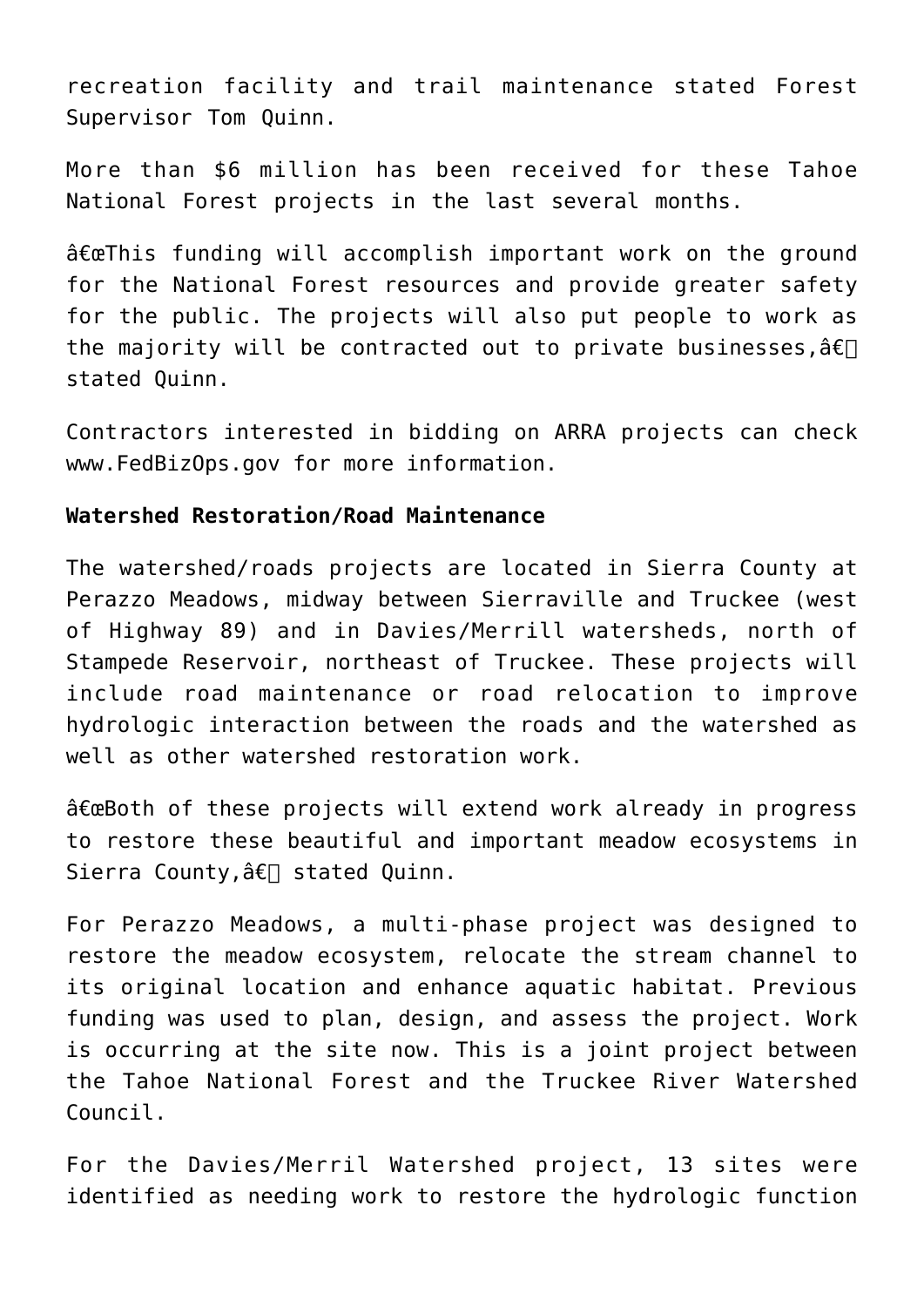of the watershed which was heavily impacted by early day road construction, railroad logging and grazing. Economic Recovery funding will be used to finish the work on the last three sites. This will include improving the drainages along the roads adjacent to the meadows by installing culverts, water crossings, and water bars. It will also remove old railroad grades which have acted like dams constricting the water flow. Economic recovery funding will also be used to gravel road surfaces, reducing sedimentation and to revegetate several sites.

#### **Hazardous Fuel Reduction**

Four projects were funded in Sierra County and will be completed through contracts to private companies. The ARRA funding for these four projects will increase the capacity to treat hazardous fuels in Sierra County which could reduce the intensity of a wildfire moving toward the communities of Loyalton Pines, Alleghany and Forest. Work on these projects could begin this fall.

On the Sierraville Ranger District, a 370-acre project will include hand thinning and piling of hazardous fuels adjacent to the small, rural community of Loyalton Pines at the base of a steep, thickly vegetated hillside. The Scraps Defensible Fuel Profile Zone and Mastication projects will thin and remove hazardous fuels on 700 acres along key forest roads on the eastern side of the Ranger District. Defensible Fuel Profile Zones are designed to extend the fuel break benefits of the roads into the forest, to slow a fast moving wildfire and to provide safer places to fight the fires.

On the Yuba River Ranger District, a project, along the Pliocene Ridge Road between Alleghany and Forest, will reduce the fuels through a variety of treatments on 500 acres. Thinning of small trees, mastication of brush, and chipping and mulching will be used along with hand cutting and piling near the historic Town of Forest.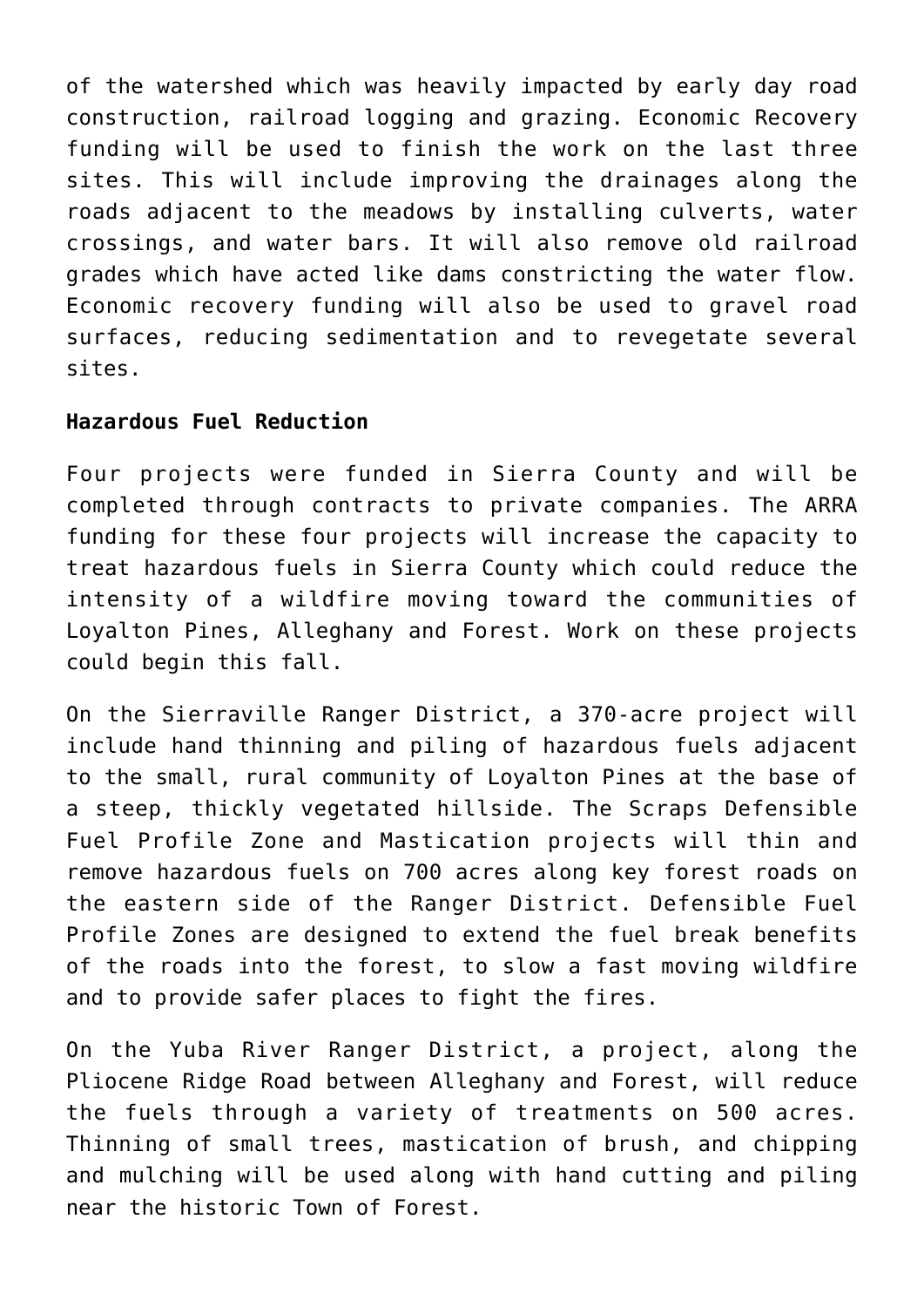### **Abandoned Mine Projects**

Fourteen abandoned mine feature reclamation projects have been funded: three in Placer County; four in Nevada County; and seven in Sierra County  $\hat{a}\in$ " in remote areas of the TNF. These projects will address hazardous mine openings by closing adits or shafts or installing bat friendly grates if bats could use them as habitat. Abandoned and unusable equipment will be removed along with any hazardous materials if found.

Crews will also be removing any physical safety hazards such as dangerous structures and restoring steep erosive slopes. For one project, hazardous mine tailings containing lead, arsenic, and mercury will be dug up and removed to a hazardous materials repository. It is expected that these projects will be initiated next field season.

#### **Recreation and Trails Facilities**

Funding has also been approved for a variety of recreation maintenance projects including: campground water systems in Yuba and Sierra counties; improving picnic and campground sites in Yuba and Sierra counties; maintaining trails in the Granite Chief Wilderness in Placer County; and removal of a minimally used picnic area in Nevada County. An additional project will repair the septic system at the Emergency Command Center in Nevada County.

#### **Additional Projects to Improve Forest Health**

Several projects have been very recently approved for funding to improve forest health through thinning, mastication of brush and small trees, hand cutting and piling, and mistletoe pruning in Sierra and Placer counties. On the American River Ranger District, near the Placer Big Trees Grove east of Foresthill, over 600 acres will be thinned of brush and small trees. Near the Sugar Pine area north of Foresthill, 1,400 acres of brush and small trees will be removed via mastication. On the Sierraville Ranger District, a 21-acre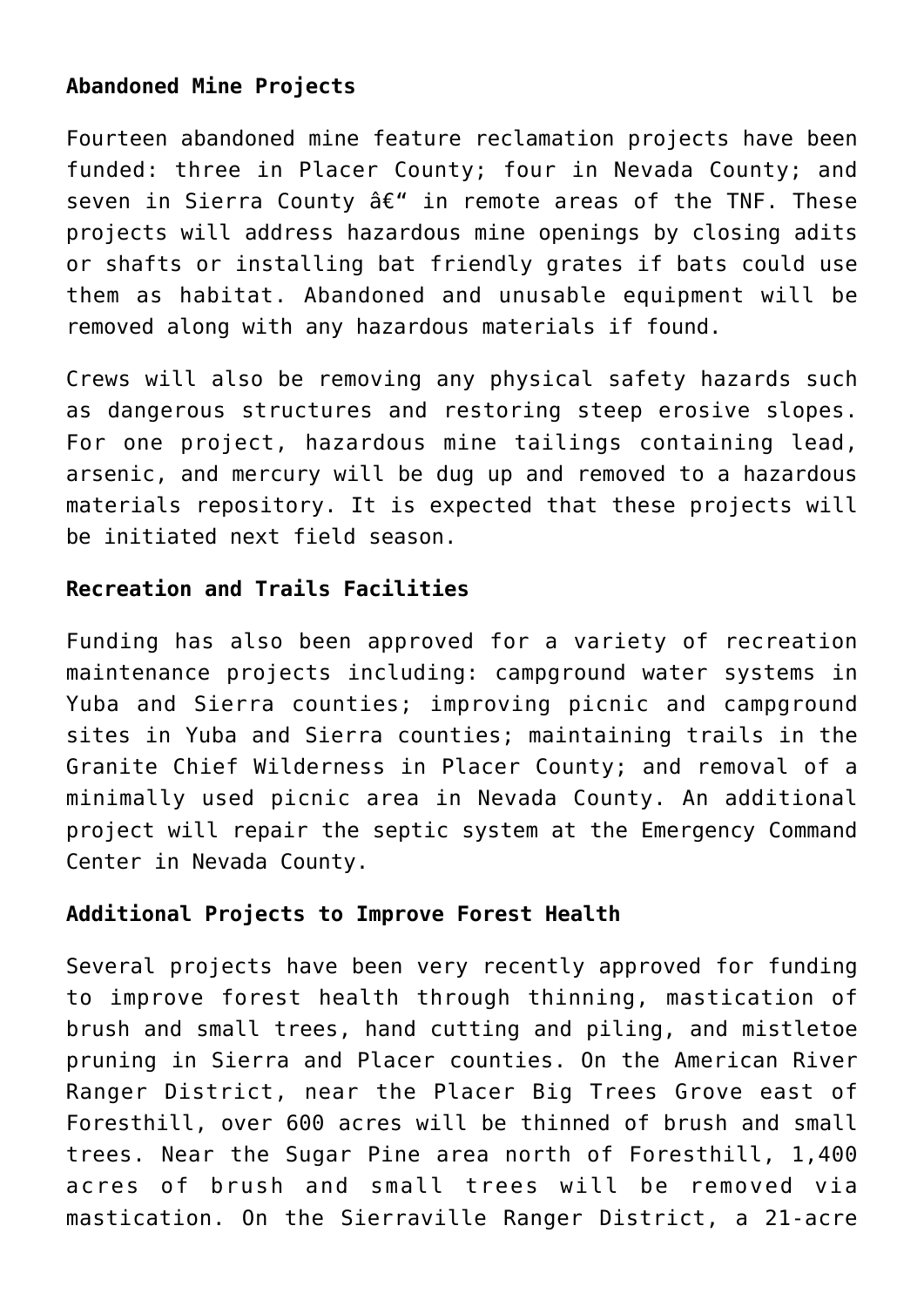project will remove trees infected with dwarf mistletoe in the old Cottonwood burn. On the Yuba River Ranger District, north of Downieville, 120 acres of thinning and biomass removal will occur in the old Cap Fire area plus 150 acres of precommercial thinning will occur along Morristown Ridge.

In addition, along the 25 Road, north of Highway 49, 158 acres will be masticated to reduce the fuels. Hazardous vegetation will be hand piled for future burning on an additional 25 acres along the 25 road. Work on the ground is expected to begin next field season.

# **[Kayak donation helps at-risk](https://www.laketahoenews.net/2009/09/kayak-donation-helps-at-risk-youths/) [youths](https://www.laketahoenews.net/2009/09/kayak-donation-helps-at-risk-youths/)**

Outdoor Intervention Program in Douglas County has five new tandem kayaks thanks to Rick and Brenda Rogers, who own Sierra Sports Rental in Zephyr Cove.

The program, now in its 29th year, is run by the county's juvenile probation department.

The wilderness program works with at-risk youths, students in the Gang Resistance Education and Training program and Safe Schools ambassadors.

For information or to make a donation, call (775) 782.9814 or (775) 782.9811.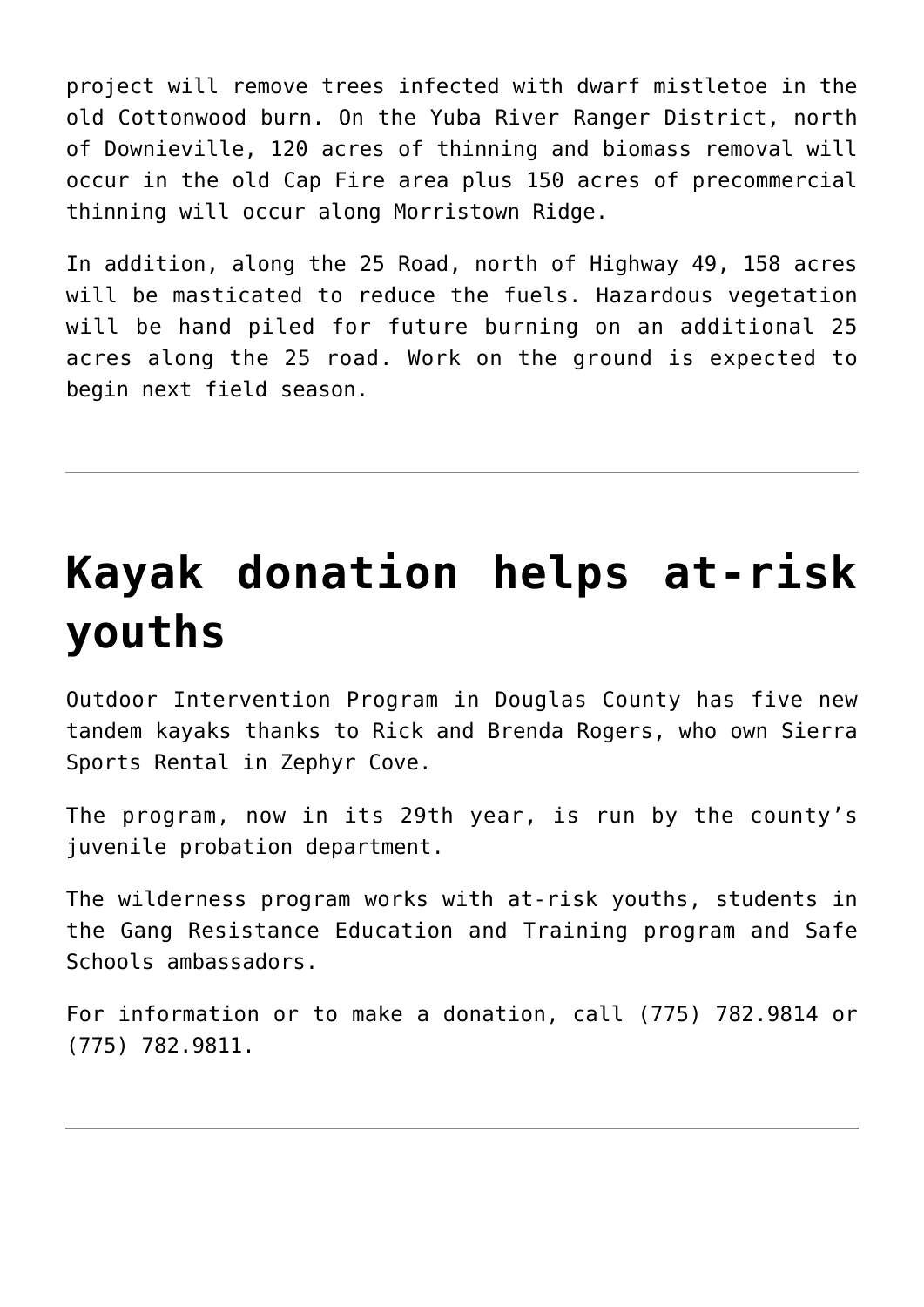### **[Aspen restoration near Tallac](https://www.laketahoenews.net/2009/09/aspen-restoration-near-tallac-site/) [Site](https://www.laketahoenews.net/2009/09/aspen-restoration-near-tallac-site/)**

**By USFS staff**



The U.S. Forest Service is restoring aspens at Kiva Point in South Lake Tahoe through the fall.

The project area is near the lakefront behind the Taylor Creek Visitor Center and Tallac Historic Site.

The Forest Service asks the public to stay on the trails or beach while this project is under way. Forest Service personnel may temporarily restrict trail access for public safety, because the project involves felling trees. Forest Service crews will remove conifers that are encroaching on aspen stands and limiting their growth. Downed conifers will be chipped and removed or piled and burned after the piles dry in one or two years. Large, old conifers will not be cut, and conifers may also be retained if they are helping to stabilize the shoreline.

Aspen are ecologically important to many species of plants and wildlife, but they are relatively scarce on the landscape. The health and survival of many local aspen stands are threatened by encroaching, shade tolerant conifers. Aspen need abundant sunshine to thrive. Removing conifers from aspen stands will improve their health and provide important habitat for plants and wildlife. The treated forest may appear disturbed and thinned until understory vegetation and aspen trees respond, reproduce and grow, but the eventually the aspen and